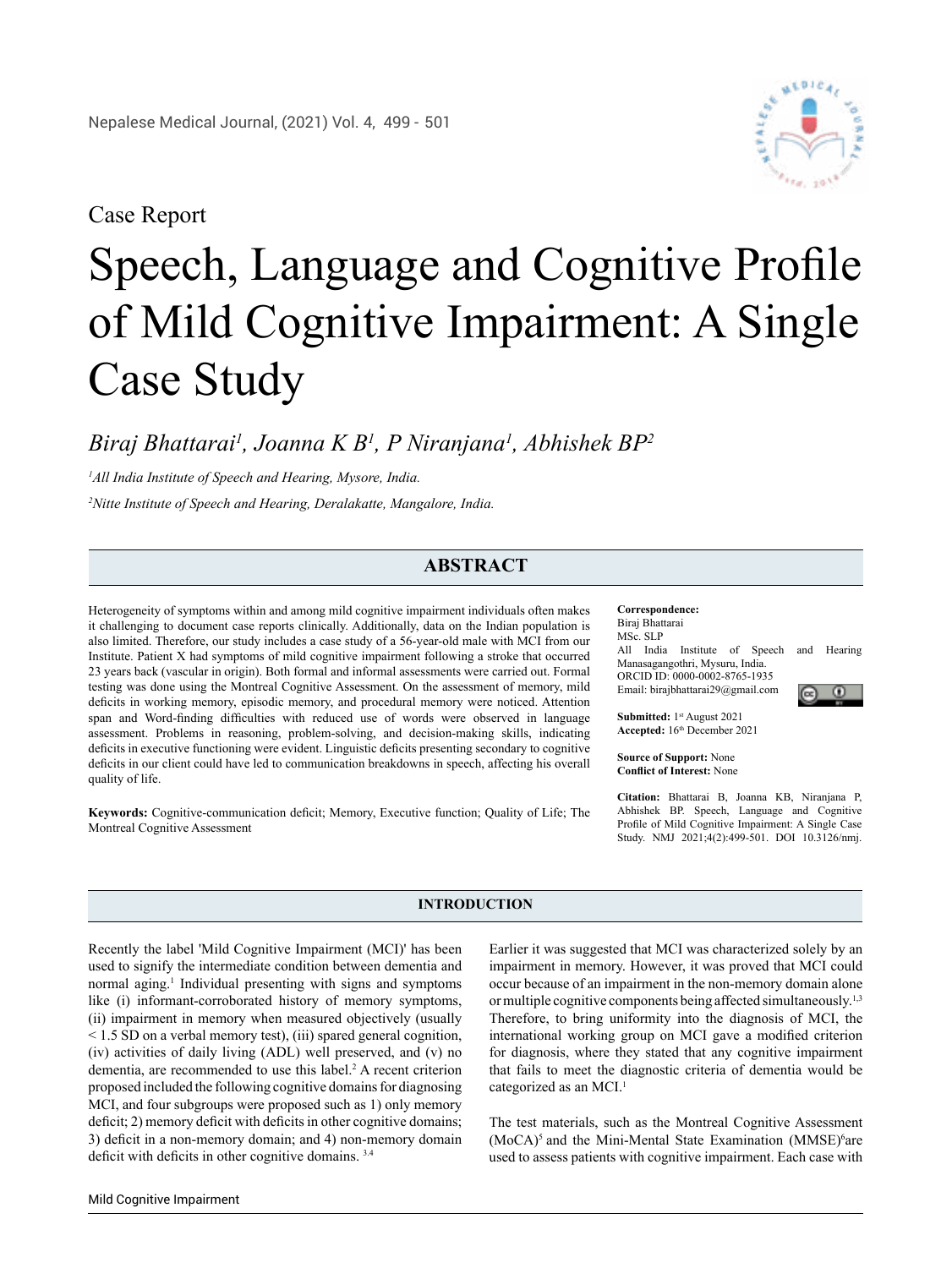MCI presents with a unique set of symptoms, and there is much variability observed even within the MCI vascular type. Hence the present study seeks to know about the signs and symptoms of a case presented with MCI due to vascular cause.

#### **# CASE REPORT**

A 56-year-old, right-hand dominant, South Asian male who was accompanied by his son to a premier institute in the field of Speech and Hearing and reported symptoms of mild memory loss and regression in language abilities since the past six months. The client's son reported that his father's memory had been gradually deteriorating over the past year, specifically worsening over the past six months. On further evaluation, it was revealed that he had a history of head injury 23 years ago; medical examinations revealed a blood clot, and he was under medications for the same and vitamin deficiency (details not available).

An informal assessment revealed that he could recognize familiar faces, understand emotional changes in the people around him and comprehend all the parts of speech. He required frequent repetitions and had to be prompted to understand complex sentences and commands. He could express himself using simple, syntactically correct sentences. He exhibited reduced lexical diversity on a picture description task and required repetitive cueing to initiate and maintain the topic. The rate of speech was observed to be slow but with slight slurring in connected speech. Though his reading abilities were above average, his writing legibility was noted to be poor.

The patient had a poor orientation to time when the cognition was assessed and had a shorter attention span (3-4 minutes). There were slight deficits in his working memory, episodic memory, and procedural memory, but his long-term memory and semantic memory abilities were observed to be unaffected. He displayed slight difficulties in reasoning, problem-solving, and decisionmaking.

His caregivers reported that he experienced mood fluctuations on certain days; however, his personality and social behavior were relatively stable. Quality of life assessment revealed that he could carry out all his activities of daily living on his own with a considerable amount of independence. He had good support from his family and was motivated to undertake the intervention.

A Computed Tomography scan, performed in July 2020, revealed a mild diffuse cerebral atrophy with changes of small vessel arteriosclerosis and lacunar infarcts in bilateral gangliocapsular regions. Formal assessment (screening) was carried out using the Montreal Cognitive assessment – Malayalam (MoCA-Mal). The scores obtained in the various subsections are shown in table 1.

**Table 1: Montreal Cognitive Assessment (MoCA) results**

| <b>Domains Assessed</b> | <b>Score Obtained</b> |
|-------------------------|-----------------------|
| Visuospatial/executive  | 1/5                   |
| Naming                  |                       |
| Memory                  |                       |
| Attention               | 5/6                   |
| Language                | 373                   |
| Abstraction             | ⅓                     |
| Delayed recall          | 2/5                   |
| Orientation             | 3/6                   |
| <b>Total score</b>      | 18/30                 |

As displayed in the table mentioned above, the client had difficulty in all the cognitive domains. Therefore, based on all the evaluations, he was provisionally diagnosed as having Mild Cognitive Impairment. Challenges experienced include the reliability of findings as testing was done through virtual mode due to the ongoing COVID- 19 pandemic. The prognosis was observed to be fair due to his motivation towards therapeutic intervention and support from his family members.

The patient had attended telerehabilitation for speech therapy from August- December 2020 three times a week, with each session for 40 minutes. The details of the therapeutic activities will be profiled in a different paper.

#### **DISCUSSION**

The patient had mild deficits in working memory tasks, episodic memory, and procedural memory, which is complemented by evidence in literature<sup>7,8</sup> who reported that individuals with MCI exhibit deficits in recall and verbal memory. Deficits in lexical retrieval could be attributed to the several steps involved in it including, visual processing of pictures and accessing the semantic system, searching for the representation, and then, retrieval of the verbal label. Executive function deficits could be the second reason for the reduced lexical diversity. he exhibited mild complications in executive functioning, which included difficulties with reasoning, problem-solving, and decision making. The findings from Brandt et al. (2009) suggested difficulties in either planning or problem-solving and working memory among elderly persons with MCI. Baddeley et al. (1991) reported executive function deficit due to a selective impairment in the central executive control of working memory. The onset of episodic memory deficit has been reported to lead to executive dysfunction and causes impairment in language and/or spatial cognition.7-10As he had mild deficits in the domains of executive function, we hypothesize that X might progress into dementia in the future.

The present study aimed to profile an individual's speech, language, and cognitive characteristics with vascular MCI and has two significant implications. Firstly, it would help students and clinicians to understand the profile of a client with vascular MCI. Secondly, it will help professionals unravel and inspect the various assessed domains, thus allowing for an earlier diagnosis of vascular MCI.

#### **Strengths and Limitations of the study**

The present study is the first of its kind in India. This can be a good source of information to plan assessments for cases with vascular MCI. However, the finding of this single case study cannot be generalized to other MCI cases with similar etiology as there exists an individual variation within them. Another limitation in this study is the reliability of the diagnostic procedure, as there is a lack of evidence on teleassessment in Indian languages.

#### **Acknowledgments**

The authors acknowledge with gratitude Prof. M.Pushpavathi, Director AIISH, and Dr. Sangeetha Mahesh, HOD, Department of Clinical Services (DCS) for permitting to conduct the study at the institute. The authors also like to acknowledge the participant for co-operation.